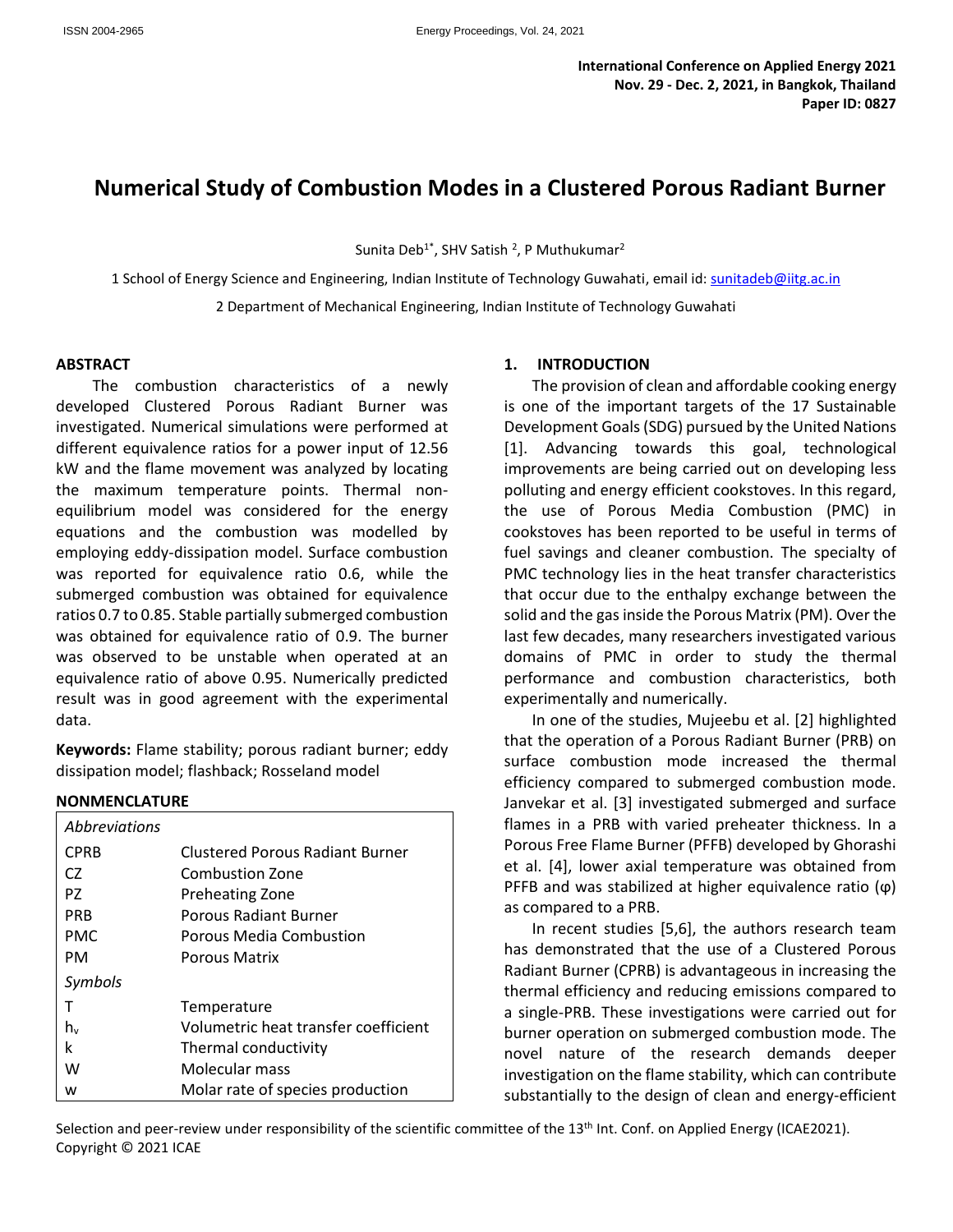

Fig. 1. Computational domain and positions for temperature measurement

burners for industrial and household applications. Previous studies exhibited the burner performance on single operating modes. The present study demonstrates for the first time a study on various combustion modes of the CPRB through numerical simulations in order to ascertain the stable operating limits of the burner.

#### **2. METHODOLOGY**

#### *2.1 Physical Domain*

Three individual PRBs of diameter 70 mm are clustered to form a CPRB. The detailed description of the set-up can be found in [6]. The individual PRBs of the CPRB are reported to function similarly and thus the temperature plots of only one individual burner is considered to be sufficient to depict the variations of temperature with φ and power input. Similarly, in this study, numerical simulations are performed on one individual burner of the CPRB. The computational domain considered in the present study represents one individual burner shown in Fig. 1. The individual burners of the CPRB are supplied with required quantities of air and fuel mixture as per the power input and  $\varphi$ . The  $\varphi$  is calculated as per the following formula [6] –

$$
\varphi = 15.45 \times A/F \tag{1}
$$

where, A and F are the actual mass flow rates of air and fuel, respectively. The fuel and air enter the mixer separately through different streams and are mixed as they flow towards the burner outlet. The mixer, mixing tube and mixing space constitute the Mixing Zone (MZ). The MZ is followed by two PMs having different thermophysical properties. The upstream porous layer serves as the Preheating Zone (PZ) and is made of Alumina (7% porosity, height: 10 mm, diameter: 70 mm), while, the downstream layer functions as the Combustion Zone (CZ) and is made of reticulated foam of Silicon Carbide (porosity 90%, height 20 mm and diameter: 70 mm). The computational domain also consists of an extended flame zone (EZ) at the top of the CZ to capture the flame movement downstream of the CZ. The axial and the radial temperature distributions are obtained at the top surface of the CZ and are plotted at locations as shown in Fig. 1.

The simulations are carried out for a steady flow process and to simplify the model, the buoyancy effects, the thickness of the materials and the walls are neglected. The reactants and products are considered to be incompressible ideal gases and the thermal properties like specific heat capacity, density and thermal conductivity re assumed to be constants.

### *2.2 Governing Equations*

#### *Continuity Equation –*

The conservation of mass can be represented by the continuity equation as the following –

$$
\nabla. (\rho_g \vec{u} \phi) = 0 \tag{2}
$$

The conservation of momentum can be represented by the momentum equation as expressed in Eq. 3 (a) and (b).

*Momentum Equation –*

a) For the mixing zone:

$$
\nabla. (\rho_g \vec{u} \vec{u} \phi) = -\nabla p + \nabla. (\mu \nabla \vec{u})
$$
 (3a)

b) For the porous domains:

$$
\nabla. (\rho_g \vec{u} \vec{u} \phi) = -\nabla p + \nabla. (\mu \nabla \vec{u}) - \frac{\mu}{K_1} \vec{u}
$$
  
- C<sub>2</sub>  $\frac{1}{2} \rho_g |\vec{u}| \vec{u}$  (3b)

where, the  $K_1$  and  $C_2$  represent the permeability and inertial resistance factor, respectively [6]. *Species Conservation Equation –*

$$
\nabla. (\rho_g \vec{u} Y_i) = -\nabla. (\rho_g (D_{m,i} + D_m^d)) + w_i W_i \qquad (4)
$$

*Energy Equation –*

Eqs. 5 (a) and (b) represent the energy conservation equations for the gas and the solid phases, respectively.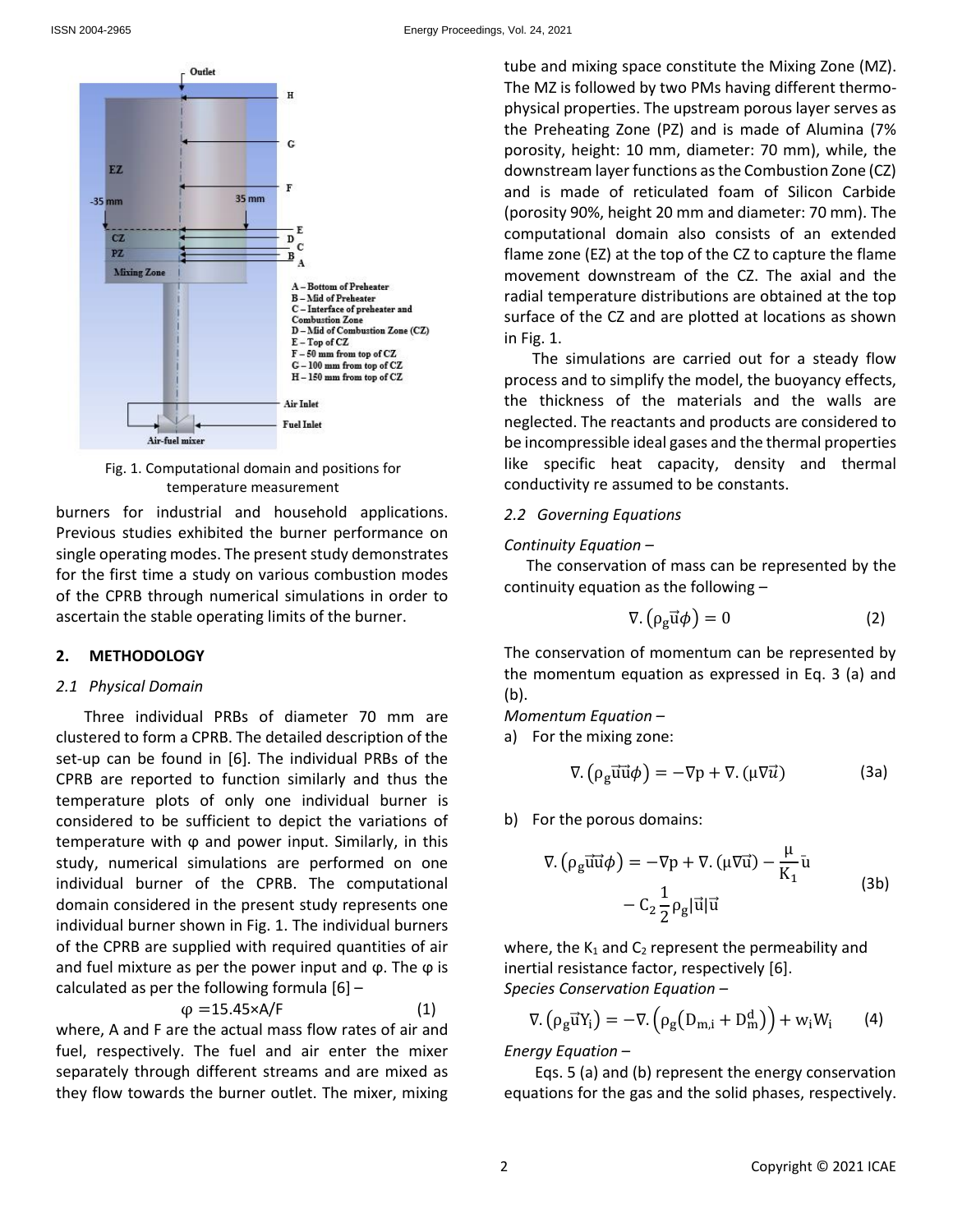As the gas phase radiation is neglected, the radiative heat transfer term, modelled by Rosseland approximation, is incorporated in the solid phase energy equation.

a) For the gas phase:

$$
\nabla (c_g \rho_g T_g \vec{u}) = \phi \nabla (k_g + c_g \rho_g D^t) \nabla T_g
$$
  
- 
$$
\phi \sum_i w_i h_i W_i - h_v (T_g - T_s)
$$
 (5a)

b) For the solid phase:

$$
\nabla(\mathbf{k}_s + \frac{16\sigma T_s^3}{3\alpha})\nabla T_s - \mathbf{h}_v(\mathbf{T}_s - \mathbf{T}_g) = 0
$$
 (5b)

In the above equations,  $\phi$ ,  $\vec{u}$ ,  $p$ ,  $\mu$  and  $\rho_g$ represent the porosity, velocity vector, pressure, viscosity and density of gas, respectively. In Eqs. (4)  $-$ (5b),  $D_{m,i}$ ,  $D_m^d$  and  $D^t$  represent the diffusivity, dispersion of species "i" and the thermal dispersion, respectively. The gas and the solid phases are denoted by the subscripts g and s, respectively. The notations  $\alpha$ and  $\sigma$  represent the absorption coefficient and the Stefan-Boltzmann constant, respectively. The combustion of LPG was simplified to a two-step mechanism that involved the formation of CO as intermediate and the rate of reaction was calculated by the eddy-dissipation model.

### *2.3 Boundary Conditions*

The CPRB was operated at a fuel flow rate of 1 kg/h, which amounts to a power input of 12.56 kW [5]. As the CPRB is a cluster of three burners, the individual burners of the CPRB operate at a power input of 4.18 kW corresponding to fuel mass flow rate of 0.091 g/s. The amount of combustion air supplied is varied as per the different ϕ considered for the present study. The mass flow inlet boundary condition is applied both at the fuel and the air inlet. At the fuel inlet, the mole fractions of butane and propane are taken as 0.6 and 0.4, respectively, while at the air inlet, the mole fractions of oxygen and nitrogen are taken as 0.21 and 0.79, respectively. The pressure outlet boundary condition is applied at the outlet while, at the PZ and CZ walls, mixed heat transfer boundary condition comprising radiative and convective heat transfer is applied.

### **3. RESULTS AND DISCUSSION**

### *3.1 Validation of the model*

Initially, a grid independence test is conducted to find the optimum mesh for the simulations at  $\varphi$  of 0.8.

The temperature at position 'E' obtained from the optimized mesh is then compared with that of experimental results of [5] to establish the accuracy of the model and validate the same. The results of the grid independence test and the subsequent comparison with experimental results are presented in Table 1.

| Table 1: Grid impendence test and model validation |
|----------------------------------------------------|
| with experimental data.                            |

| Mesh elements       | Temperature at position 'E' (°C) |
|---------------------|----------------------------------|
| 658128              | 1120                             |
| 723941              | 1082                             |
| 796335              | 1084                             |
| <b>Experimental</b> | 1063 [5]                         |

The mesh with 723941 elements is chosen to be the optimum mesh for the simulations because a further reduction in mesh size does not improve the results. As the deviation from the experimental results is less than 5%, the numerical model adopted is deemed to be appropriate for the numerical study.

## *3.2 Investigation on the surface and submerged combustion modes*

The plots of variation of axial temperature along the positions shown in Fig. 1, are presented in Fig. 2. The maximum axial temperature representing the flame temperature is observed to increase with ϕ. With the increase in  $\varphi$  from 0.6 to 0.7, the flame is observed to shift upstream. In case of  $\varphi$  values of 0.7 and 0.75, the maximum temperature is found at the interface of the CZ and the PZ. On the other hand, in case of burner operation at ϕ values of 0.8, 0.85 and 0.9, the maximum temperature is obtained at a position 3 mm upstream of the CZ and PZ interface. In case of  $\varphi$  of 0.9, although the maximum temperature is obtained below the PM interface, the flame extended beyond the CZ, denoting partially-submerged combustion, as indicated by temperatures more than 1200°C. In case of φ of 0.95, the flame, however, shifted downstream and the maximum temperature obtained is 1412°C. Nevertheless, the combustion can be regarded as unstable as the temperature at the bottom of the mixing zone reached 200°C, resulting from the recirculated heat from upstream of the PZ. Such high temperature in the upstream section of the burner can lead to flashback hampering safe operation.

For  $\varphi$  values of 0.6 and 0.65, the maximum flame temperatures are 909°C and 1128°C, respectively, which